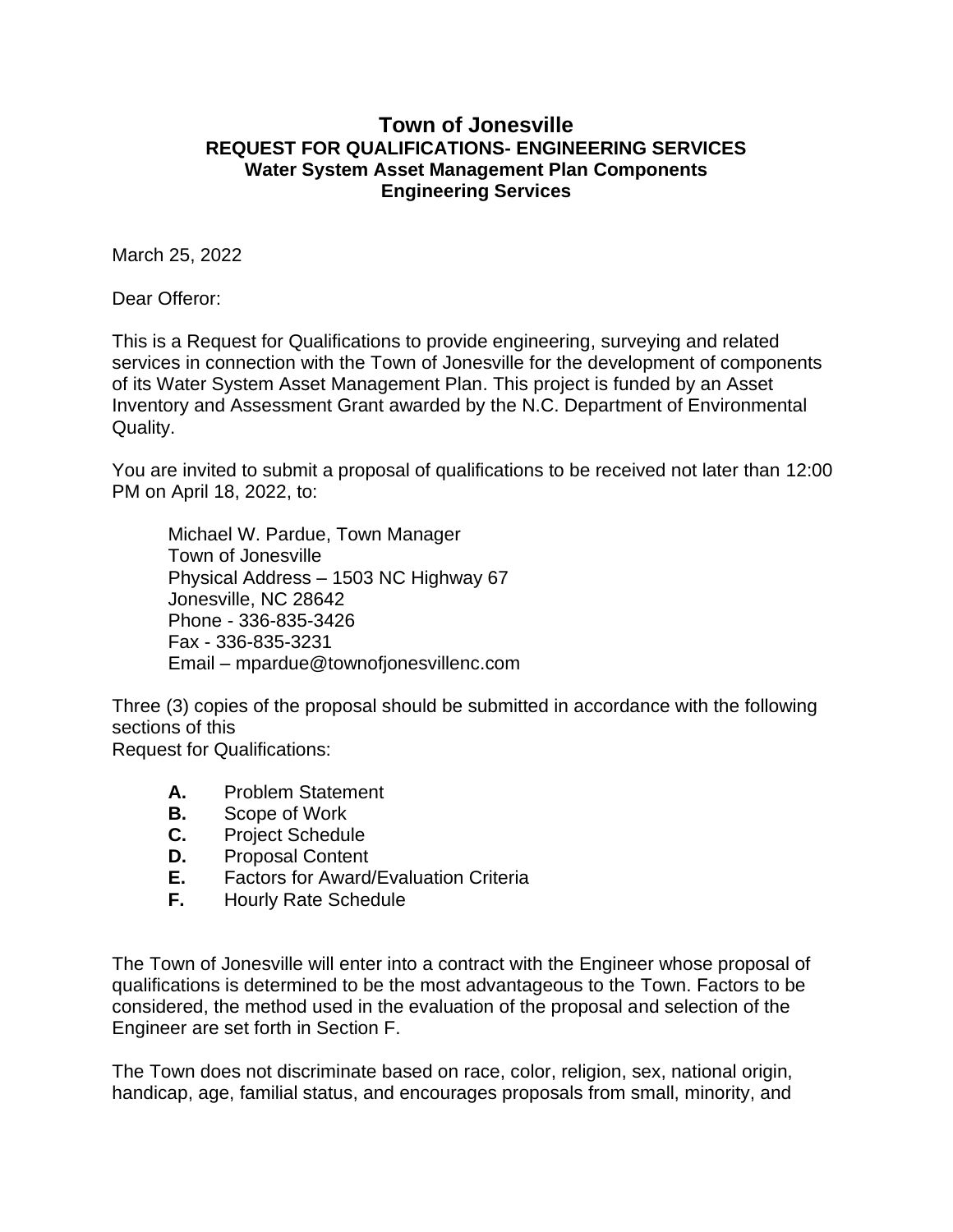female-owned businesses, and locally owned/operated businesses that provide employment opportunities to low-income individuals.

*This information is available in Spanish and any other language upon request. Esta información está disponible en español o en cualquier otro idioma bajo petición. Por favor, póngase en contacto con* Michael Pardue, Town Manager, (336)-835-3426, 1503 NC Highway 67, Jonesville, NC 28642*, de alojamiento para esta comunicado.*

If you have any questions concerning the Request for Qualifications, please contact Michael W. Pardue.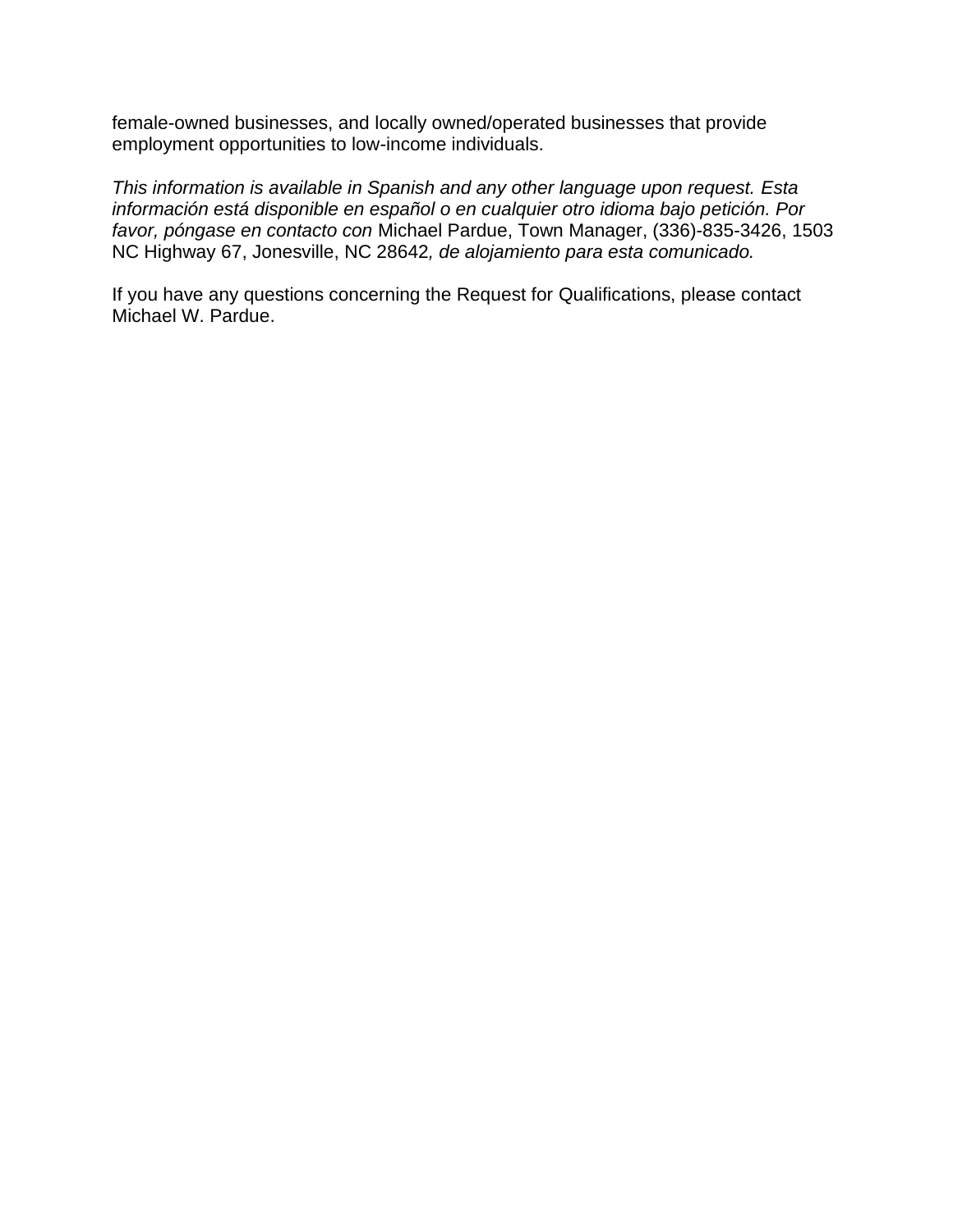#### **Town of Jonesville REQUEST FOR QUALIFICATIONS- ENGINEERING SERVICES Water System Asset Management Plan Components Engineering Services**

## **A. PROBLEM STATEMENT**

The Town of Jonesville has been awarded an Asset Inventory and Assessment (AIA) Grant by the N.C. Department of Environmental Quality. The Town does not have the engineering staff necessary to complete the proposed activities and is soliciting proposals from qualified engineering firms to provide complete engineering services required for the work described below.

## **B. SCOPE OF WORK**

The Town of Jonesville is soliciting proposals from qualified firms for engineering and related services necessary to implement the AIA project within the approved budget and schedule. The selected consultant will be expected to provide the following services at a minimum as a part of the project's scope of services:

Locate approximately 10 miles of existing waterlines, located throughout the Town whose exact locations are not known. Locating will be accomplished through a combination of electronic tracing, ground penetrating radar, potholing and other acceptable means. Once located, and potholed, their condition will be assessed and their tie-in points with other lines will be located. The lines will be surveyed using GPS technology and added to our existing GIS database and mapping.

After assessment of the lines' condition, potential repair/replacement options will be developed, prepare cost estimates, prioritize projects to update the Town's Capital Improvement Plan, which is also to be developed as part of this project.

Prepare a water system Asset Management Plan (AMP). The AMP will meet the requirements of the DEQ's Asset Management Guidance Supplement to the Priority Rating System Guidance.

#### **C. PROJECT SCHEDULE**

.

The project is expected to commence immediately upon approval of the Engineer by the governing body. All work must be completed within two years of the date of grant award. A final schedule will be further developed after selection of the Engineer.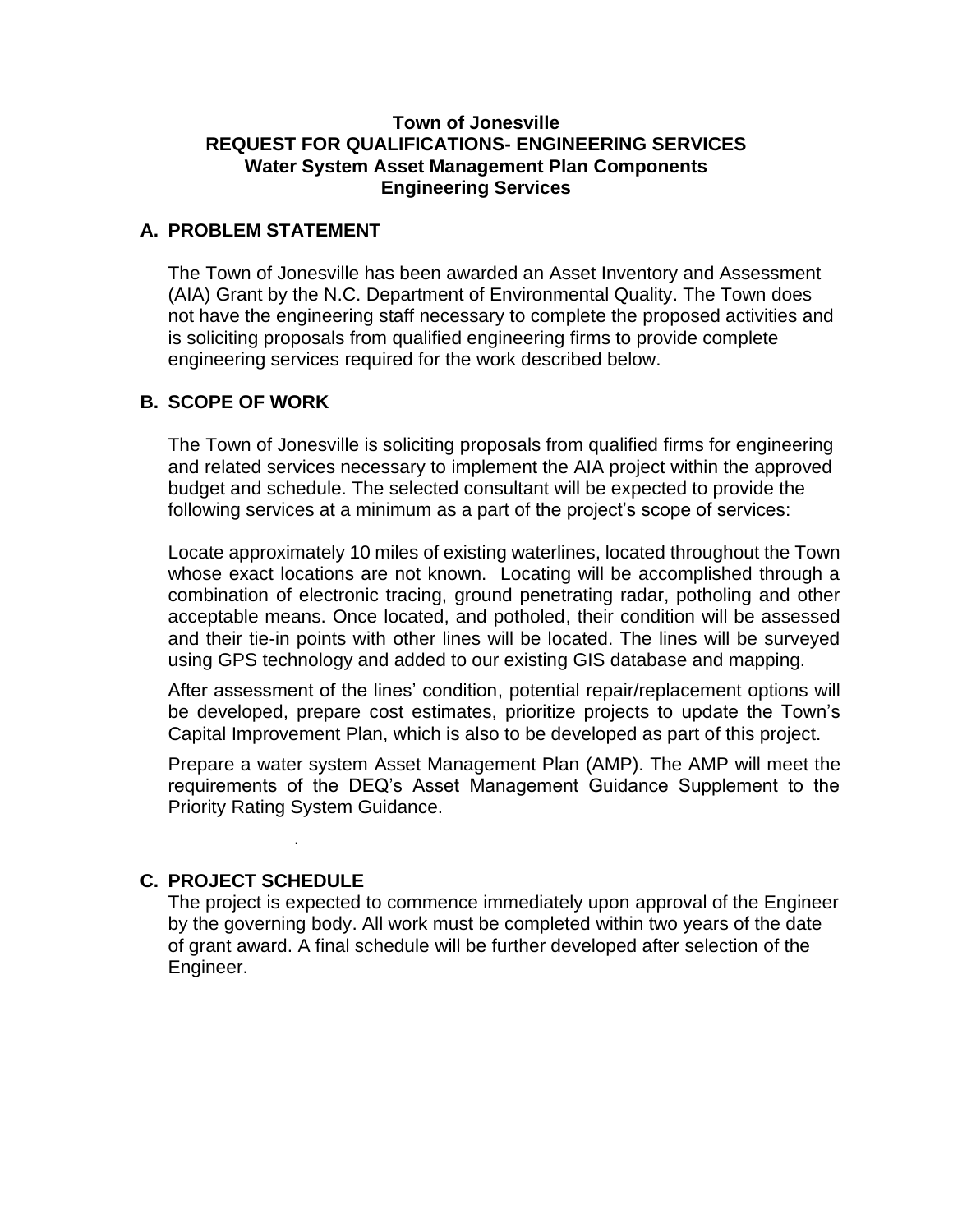# **D. PROPOSAL CONTENT**

The Engineer's proposal must contain the following parts and be no longer than 15 single-sided pages, plus a cover page and any dividers (optional):

- **1. Technical Approach/Understanding of the Program**. Describe the approach to be taken in addressing the proposed scope of work, as well as opportunities for optimizing the funds available. This description is to include delineation of specific tasks to be undertaken, and a project schedule showing start and completion dates for major tasks.
- **2. Work Management Plan/Experience of Proposed Personnel**. Describe the management plan to be used, staffing configurations, etc. specifying work to be completed relative to work identified herein. Brief resumes of the individuals involved in the project are required, including a list of related project experience for each individual.
- **3. Experience of the Firm**. Provide a brief description of water experience specific to asset management planning, including federally or state funded project experience. Please list a reference for each project. Make sure the contact listed for each project was employed at time the firm provided the services. If the local staff person who is most familiar with your work is no longer with the locality, include current contact information or indicate why the person can no longer be contacted.
- **4. Familiarity with Locality.** Describe any other project experience or related work that indicates the firm's level of understanding and familiarity with the Town and western North Carolina.

# **E. FACTORS FOR AWARD/EVALUATION CRITERIA**

The following factors will be used in evaluating Consultant's proposal of qualifications:

- **1.** Technical Approach/Understanding of Program. (35 points)
- **2.** Work Management Plan/Experience of Proposed Personnel. (30 points)
- **3.** Engineering Experience of the Firm. (25 points)
- **4.** Familiarity with Locality. (10 points)

After considering factors outlined in **Section E**, the engineering firm will be selected based on qualifications most advantageous to the Town, subject to negotiation of fair and reasonable compensation. The Engineer will be notified of the Town's selection.